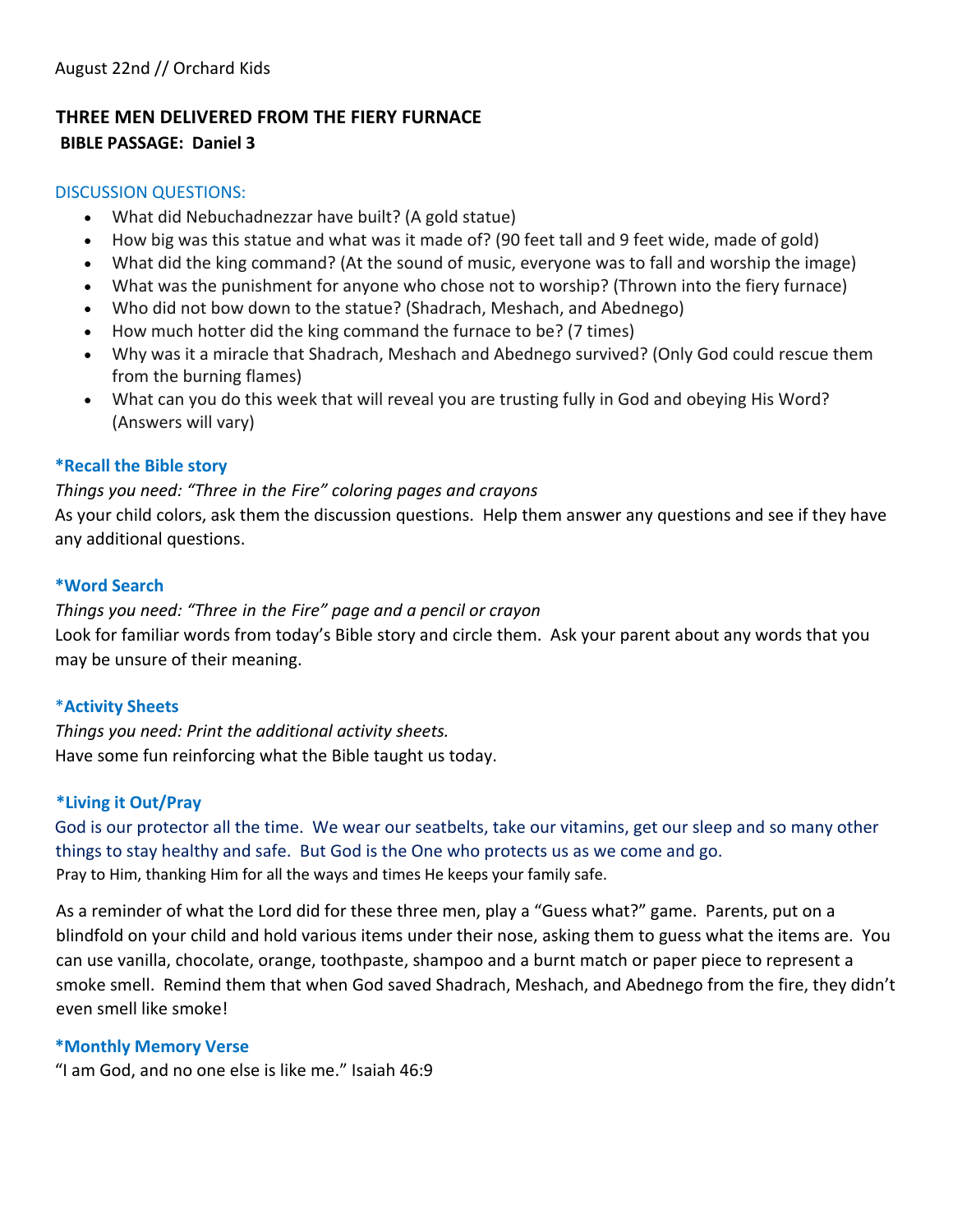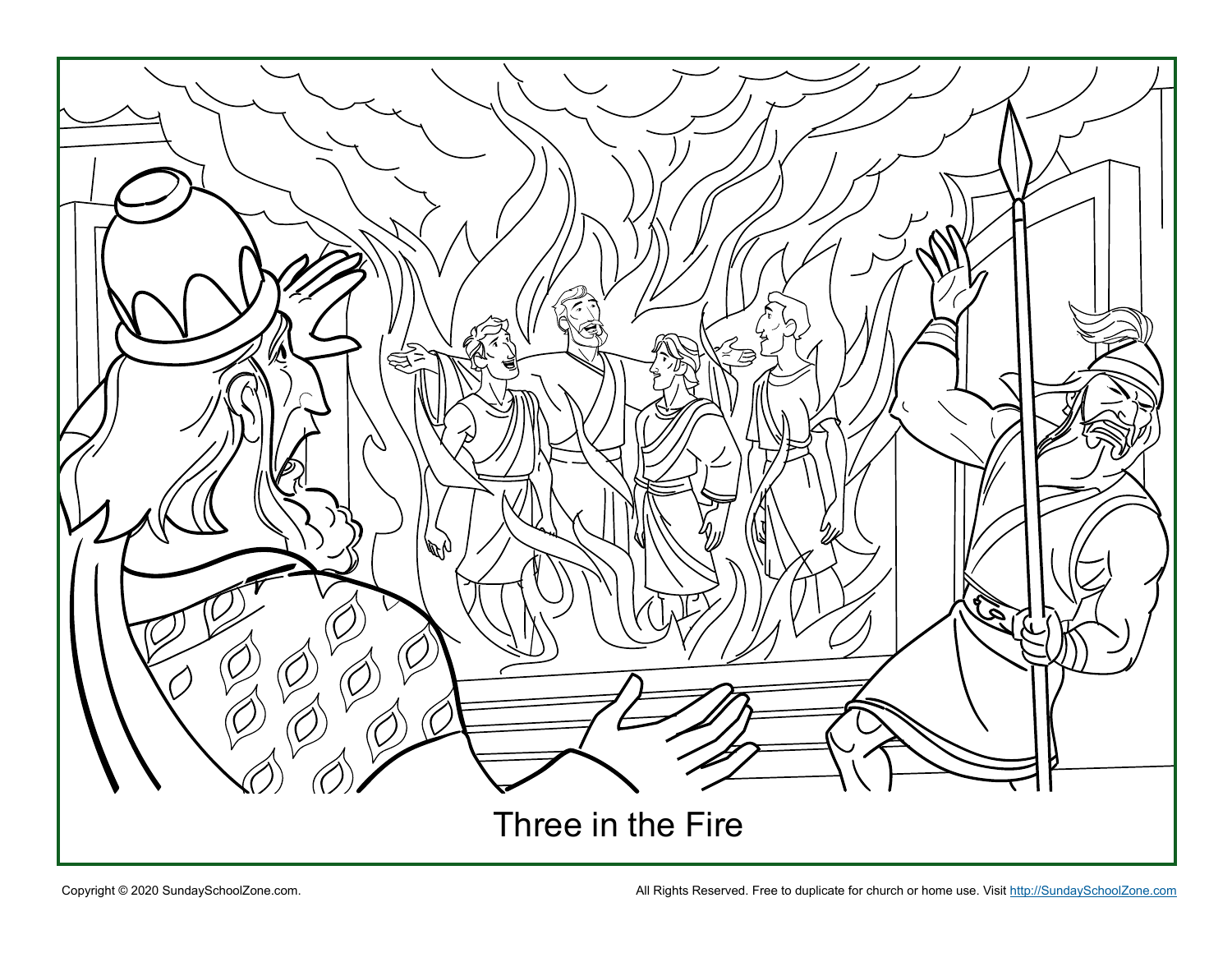## Word Search for Three in the Fire

Find the words on the list that are hidden in the puzzle. The words can be left to right, up and down, or diagonally.



ABEDNEGO **BABYLON DANIEL** FIRE FURNACE

**GOLD MESHACH** NEBUCHADNEZZAR **SHADRACH** SOLDIERS

Copyright © 2020 SundaySchoolZone.com. All Rights Reserved. Free to duplicate for church or home use. Visit [http://SundaySchoolZone.com](http://www.k12reader.com)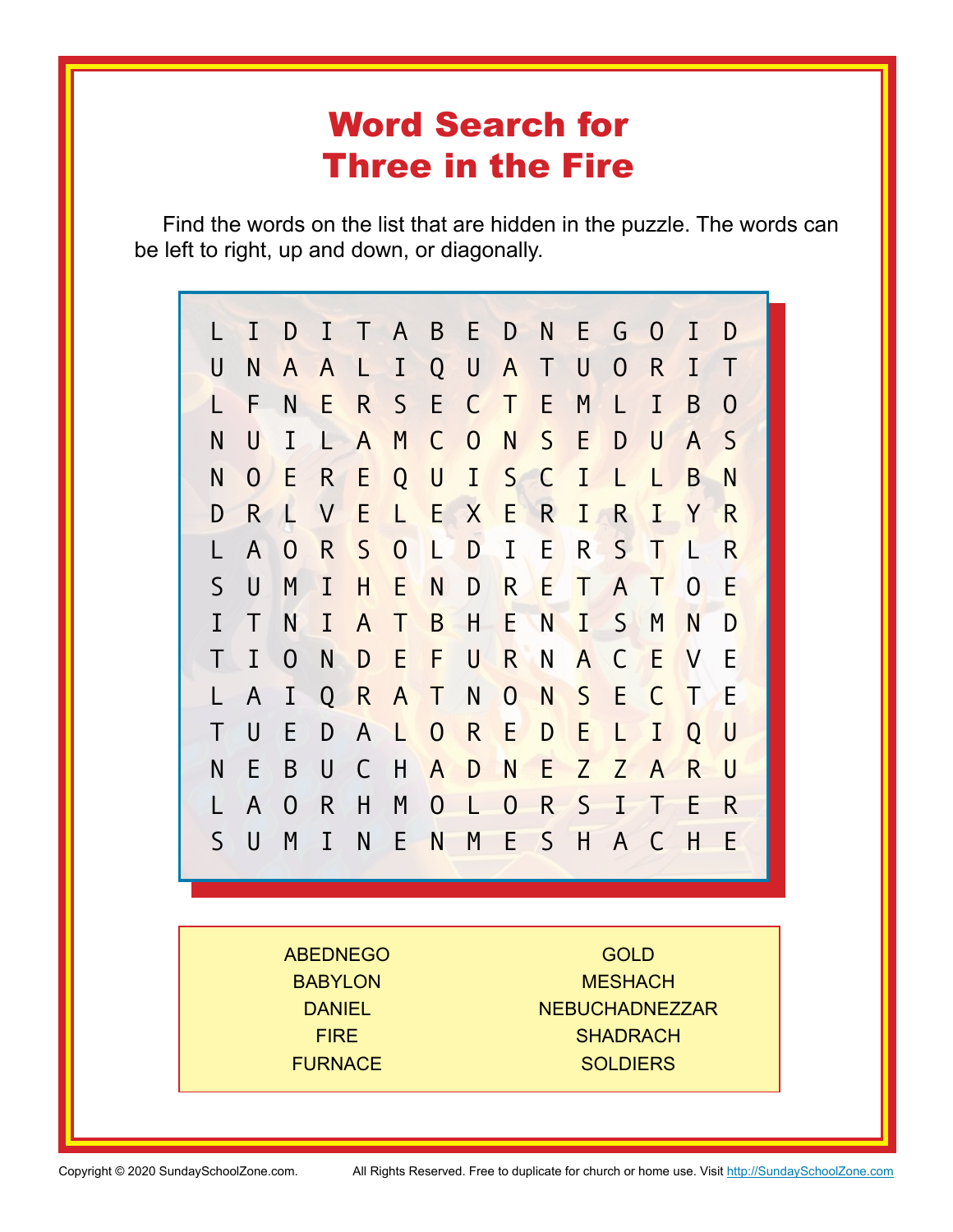# Three in the Fire Crossword Puzzle



### **ACROSS**

- 1. Another name for sculpture, carving or art figure
- 3. A match can start this.
- 5. Who was the fourth being in with Shadrach, Meshach, and Abednego?
- 6. Another name for army persons
- 8. Not silver but \_\_\_\_\_\_

### **DOWN**

- 2. Number after two and before four
- 4. Country where the story takes place
- 7. Not a queen but a \_\_\_\_\_\_